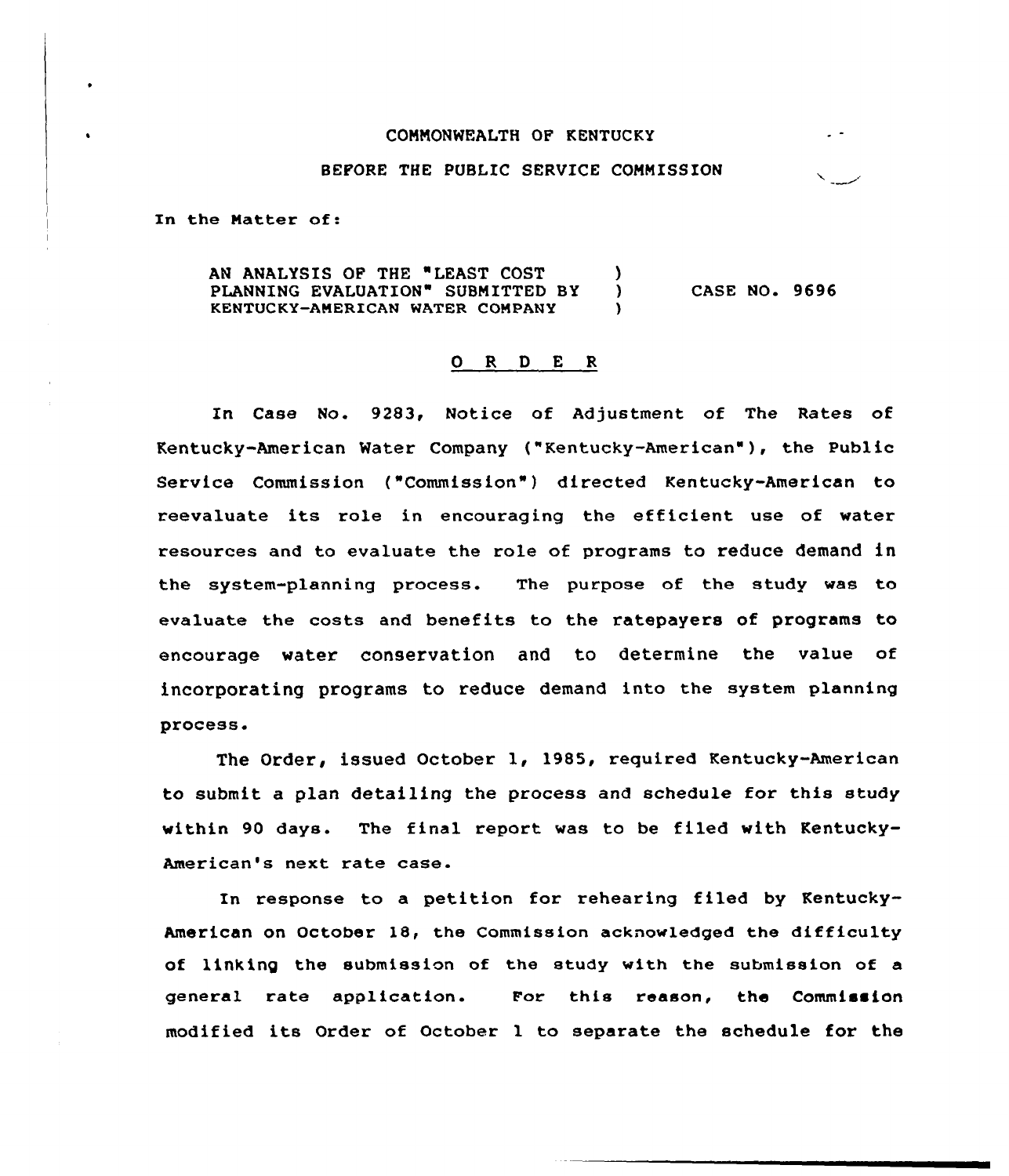study from the submission of a general rate application. Procedurally, the Commission decided to treat the project as an independent study with Commission participation. Kentucky-American employed a consulting firm, Economic and Engineering Services ("EES") of Bellevue, Washington, to conduct the evaluation.

On May 2, 1986, the Scope of Work for the Least Cost Planning Evaluation was accepted as final. The intervenors in Case No. 9283 were notified and encouraged to participate on an informal basis during the course of the study. On June 30, the intervenors in Case No. 9283 were sent copies of a flow chart that identified the programs being considered by Kentucky-American in the Least Cost Planning Evaluation.

Meetings were held on June 5, August 7, and September 3 with the Commission, representatives of Kentucky-American and EES, and Commission staff to discuss the progress on the Least Cost Planning Evaluation. Kentucky-American also integrated the evaluatian with its long range capital investment plan.

During the course of. this evaluation Kentucky-American submitted a draft of the Comprehensive Planning Study ("CPS"), its long term plan for capital investment, for review by the Commission. Kentucky-American also decided to combine the recommendations from the Evaluation and CPS into one dacument.

The Commission has established Case No. 9696 to analyze the initial findings and recommendations presented by EES. <sup>A</sup> hearing in this case was held on January 6, 1987. The Lexington-Payette Urban County Government ("Urban County") and the Attorney

 $-2-$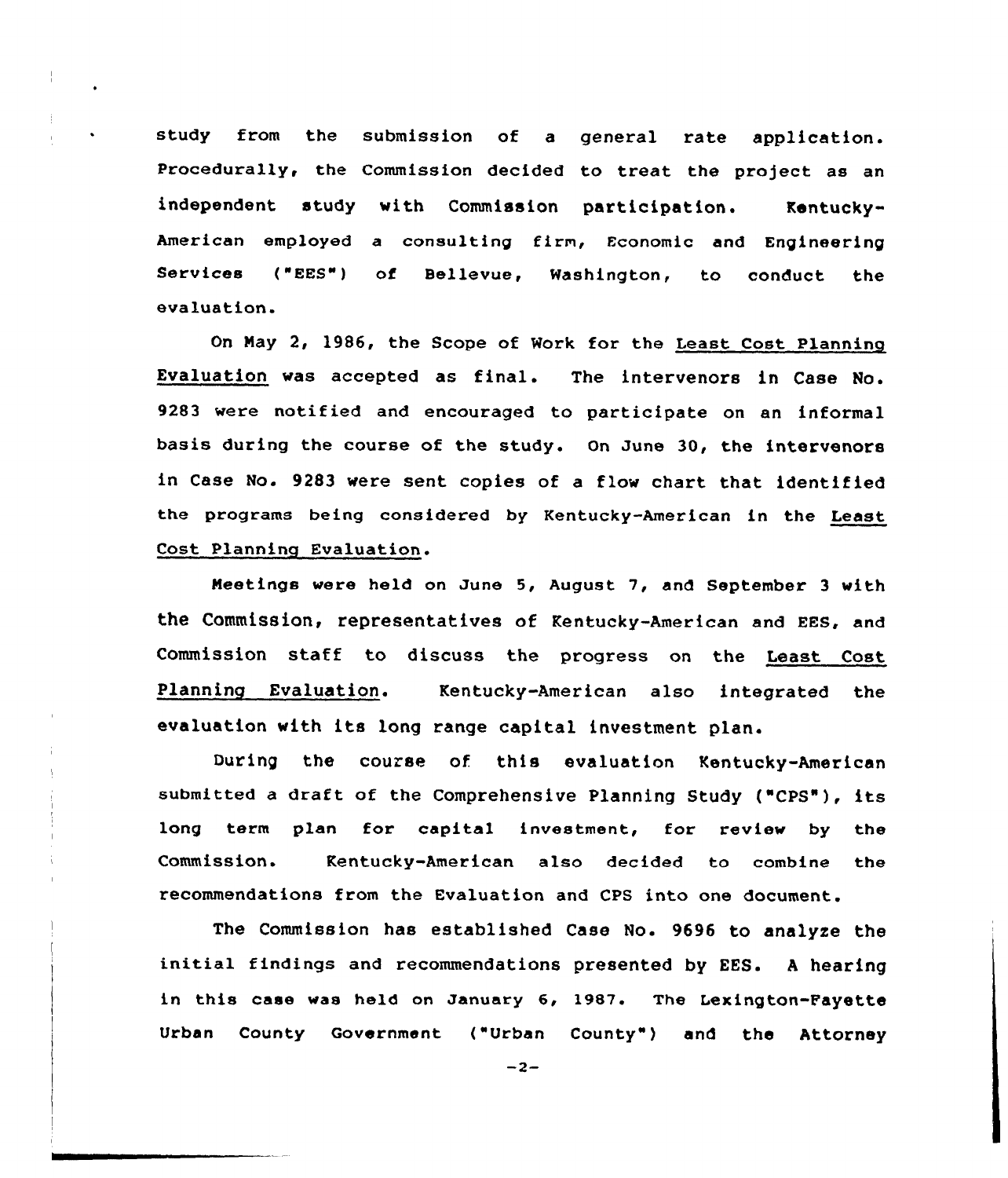General's Office ("AG") intervened in this matter and participated in the hearing.

Witnesses for Kentucky-American prefiling testimony and appearing at the hearing were: Edward W. Limbach, President of Kentucky-American< Robert A. Edens, Vice President and General Manager of Kentucky-American; John S. Young, Jr., Director of Engineering Design for the System Engineering Office of American Water Works Service Company; and Gary S. Saleeba of EES.

The purpose of this case is to assist the Commission in finalising its recommendations to Kentucky-American on implementation. The Company integrated the least cost planning concept vith the traditional capital investment planning. As a result, the Least Cost Planning Study and the Comprehensive Planning Study vere presented as one document. The Commission will consider only the Least Cost Planning Study in this Order. Any major capital expenditure must be considered in a Certificate of Convenience and Necessity case.

During the hearing Urban County asked questions about the projected vater use of Toyota, the confidence level of demand projections, curtailment plans, rate schedules and rate design. The AG asked questions about the cost to implement the non-conventional options and the timing of future rate cases. The AG vas also interested in Kentucky-American's efforts to encourage water recirculation by industrial customers such as Toyota.

Xn its Order of February 18 the Commission stated that the purpose of Case No. 9696 is to assist it in finalizing its recommendations to Kentucky-American on implementation. The

 $-3-$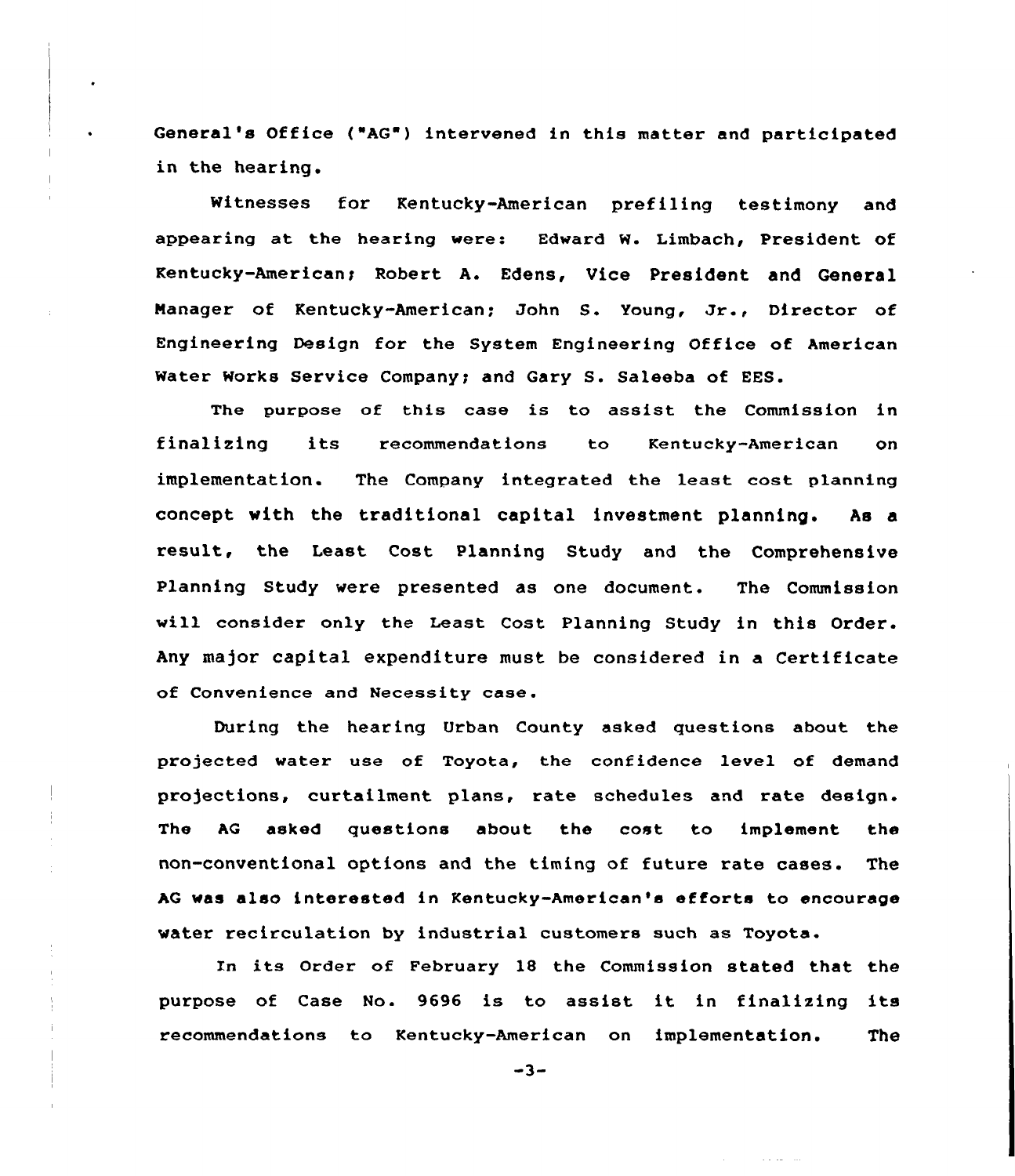Commission commended Kentucky-American on its intent to file <sup>a</sup> 5-year education plan.

 $\bullet$ 

On Narch 19 representatives of Kentucky-American met with the Commission to discuss the 5-year education plan. Following a review of the scope of work and the discussion the Commission finds that the majority of the proposal is cost effective and in the public interest. The Commission recommends that those portions of the plan related to the xeriscape landscape concept be deleted from the 5-year plan. This portion of the proposal does not appear to be feasible for the Urban County nor cost effective.

The depth of the plan indicates a favorable change in Kentucky-American's attitude toward public education. Nith the exception of xeriseape, the Commission accepts the 5-year plan for public education.

In its Order of February 18 the Commission asked Kentucky-American to submit a proposal for the pilot project concerning retrofit devices. The proposal was to include a scope of work, an estimate of the costs and a timetable for conducting the pilot project.

In response to the Commission's request, Kentucky-American filed a proposal for the pilot project and four scenarios assuming different penetration rates. After <sup>a</sup> review of the information and additional cost/benefit analysis, the Commission finds that a pilot project to determine the impact of retrofit devices is not cost effective. The Commission finds that the information on the four scenarios was helpful in determining that the pilot project was not cost effective.

 $-4-$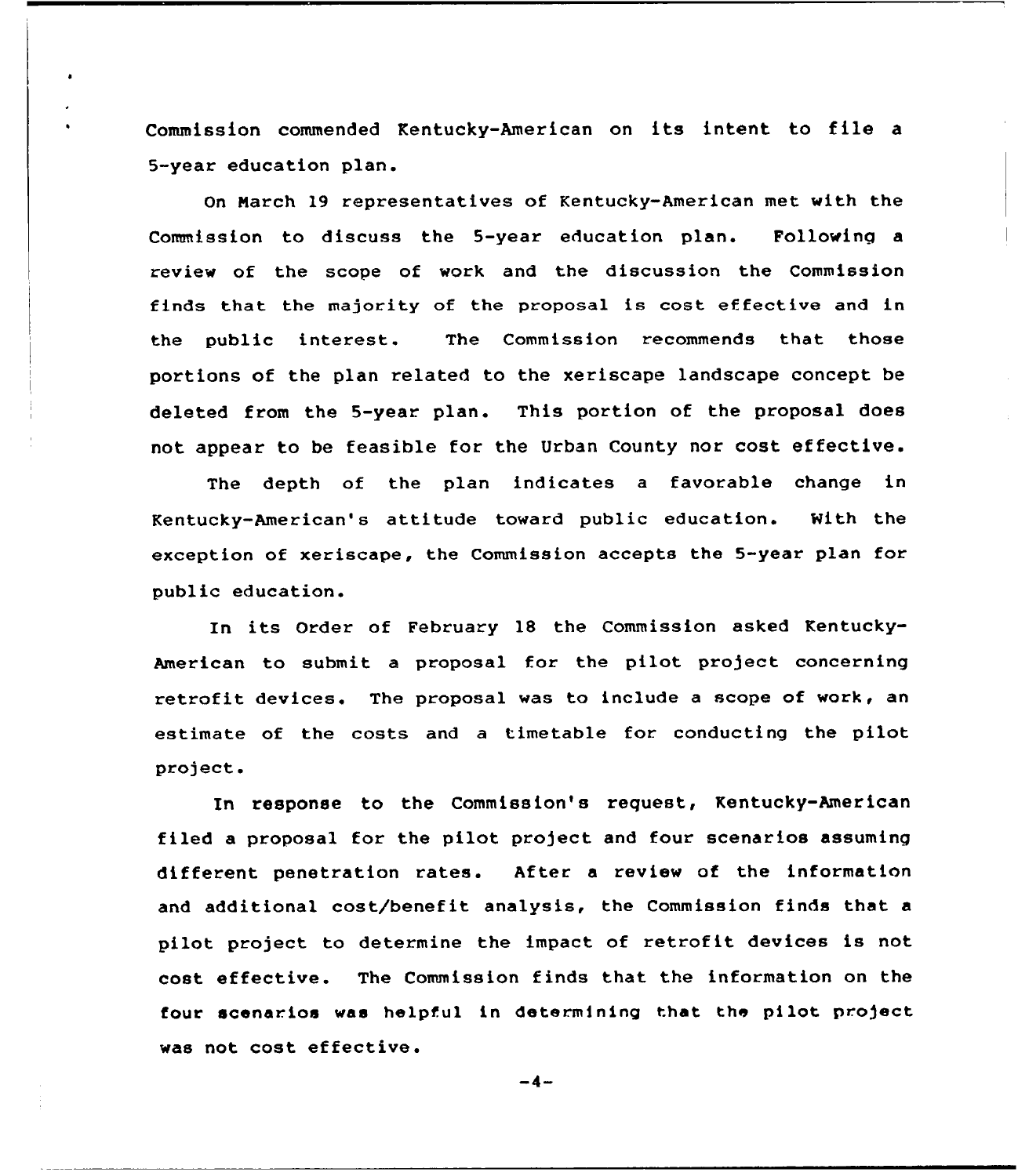## Summary

The Commission, after consideration of the evidence of record and being advised, is of the opinion and finds that:

1. Kentucky-American has complied with the Order in Case No. 9696, dated February 18, 1987, by submission of a 5-year education plan and of a proposal for a pilot project on the effectiveness of retrofit devices.

2. With the exception of the xeriscape program, the Commission accepts the 5-year education plan as <sup>a</sup> cost effective method of encouraging the efficient use of water resources.

3. Based on the four scenarios of implementation of <sup>a</sup> retrofit program, neither the pilot project nor the implementation of a retrofit program is <sup>a</sup> cost effective method of encouraging the efficient use of water resources.

IT IS THEREFORE ORDERED that:

l. Kentucky-American shall implement the public education program with the deletion of the xeriscape program.

2. Kentucky-American shall consider non-conventional methods to meet increased water demands in the future.

 $-5-$